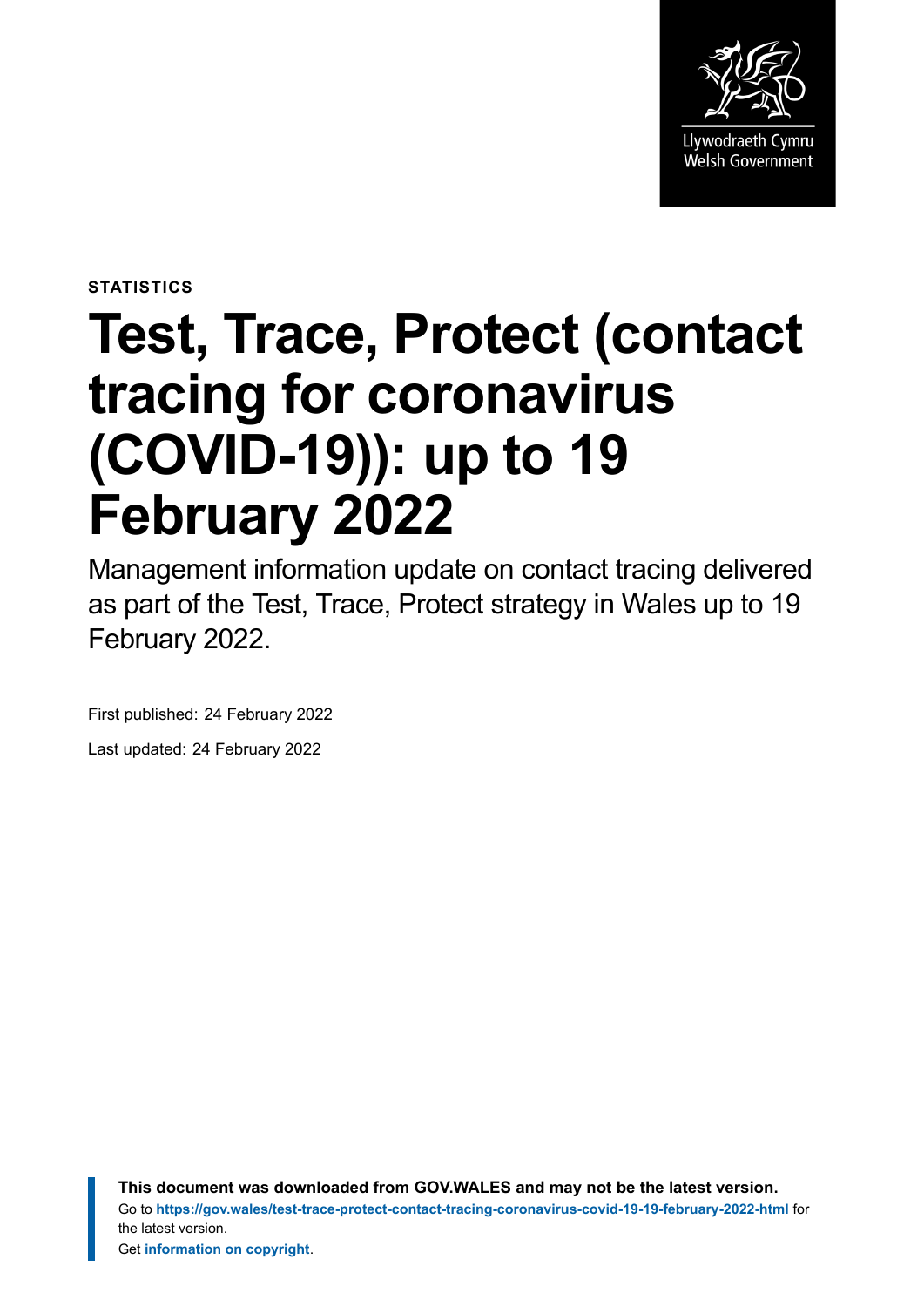### **Contents**

**[Introduction](#page-1-0) [Main results](#page-1-1) [Time taken to reach positive cases and close contacts](#page-7-0) [Data for 1 to 21 June 2020](#page-8-0) [Quality and methodology information](#page-9-0) [Contact details](#page-18-0)**

### <span id="page-1-0"></span>**Introduction**

The data in this release is management information collected as part of the contact tracing process. The figures reflect the data recorded in the contact tracing system and not any contact tracing activity that may have taken place outside of the typical tracing process. The data has not been collected for official statistics purposes which means it has not undergone the same level of quality assurance as official statistics and will be subject to future revisions. We are publishing this to provide a weekly summary of contact tracing activity in Wales during the coronavirus (COVID-19) pandemic.

### <span id="page-1-1"></span>**Main results**

In the latest week (13 to 19 February 2022):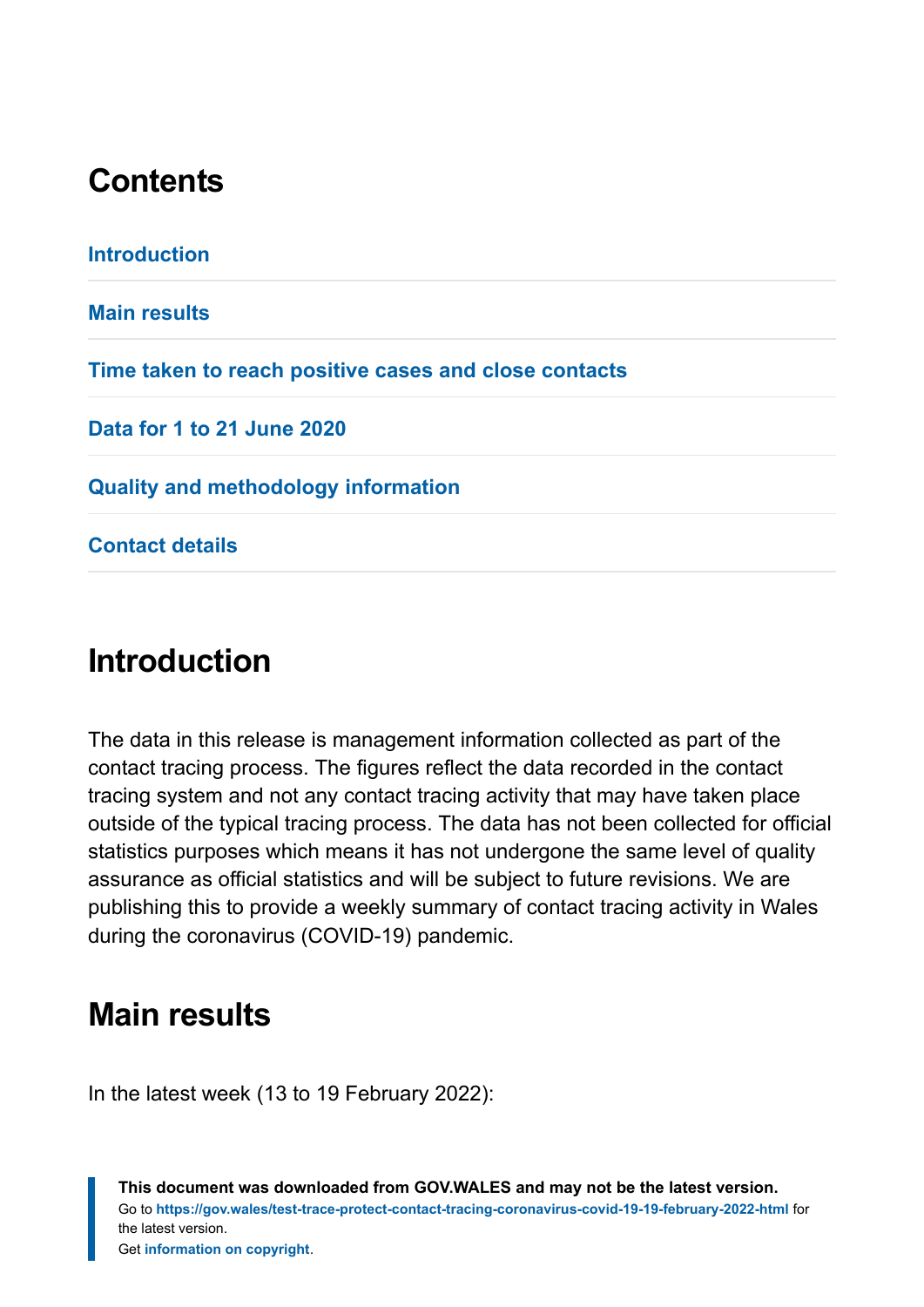- of the 15,515 positive cases that were eligible for follow-up, 14,059 (90.6%) were reached and asked to provide details of their recent contacts
- of the 24,596 close contacts that were eligible for follow-up:
	- 21,760 (88.5%) were successfully contacted and advised accordingly, or had their case otherwise resolved
	- 16,588 (67.4%) were household contacts of which 14,799 (89.2%) were successfully contacted and advised accordingly, or had their case otherwise resolved.

In total, since 21 June 2020:

- of the 853,151 positive cases that were eligible for follow-up, 791,863 (92.8%) were reached and asked to provide details of their recent contacts
- of the 1,389,445 close contacts that were eligible for follow-up, 1,249,812 (90.0%) were successfully contacted and advised accordingly, or had their case otherwise resolved

#### **Table 1: Positive cases referred to the contact tracing system, up to 19 February 2022**

|                                                              | Latest week 13 to<br>19 February 2022 | Cumulative total 21 June<br>2020 to 19 February 2022 |
|--------------------------------------------------------------|---------------------------------------|------------------------------------------------------|
| Eligible for follow-up by local<br>contract tracing teams    | 15,515                                | 853,151                                              |
| Not eligible for follow-up by<br>local contact tracing teams | 1,692                                 | 104,328                                              |
| Total                                                        | 17,207                                | 957,479                                              |

Source: Digital Health and Care Wales (DHCW)

Information on the types of cases not eligible for follow-up by local contact tracing teams is provided in the **[quality and methodology](#page-9-0) [information](#page-9-0) section**.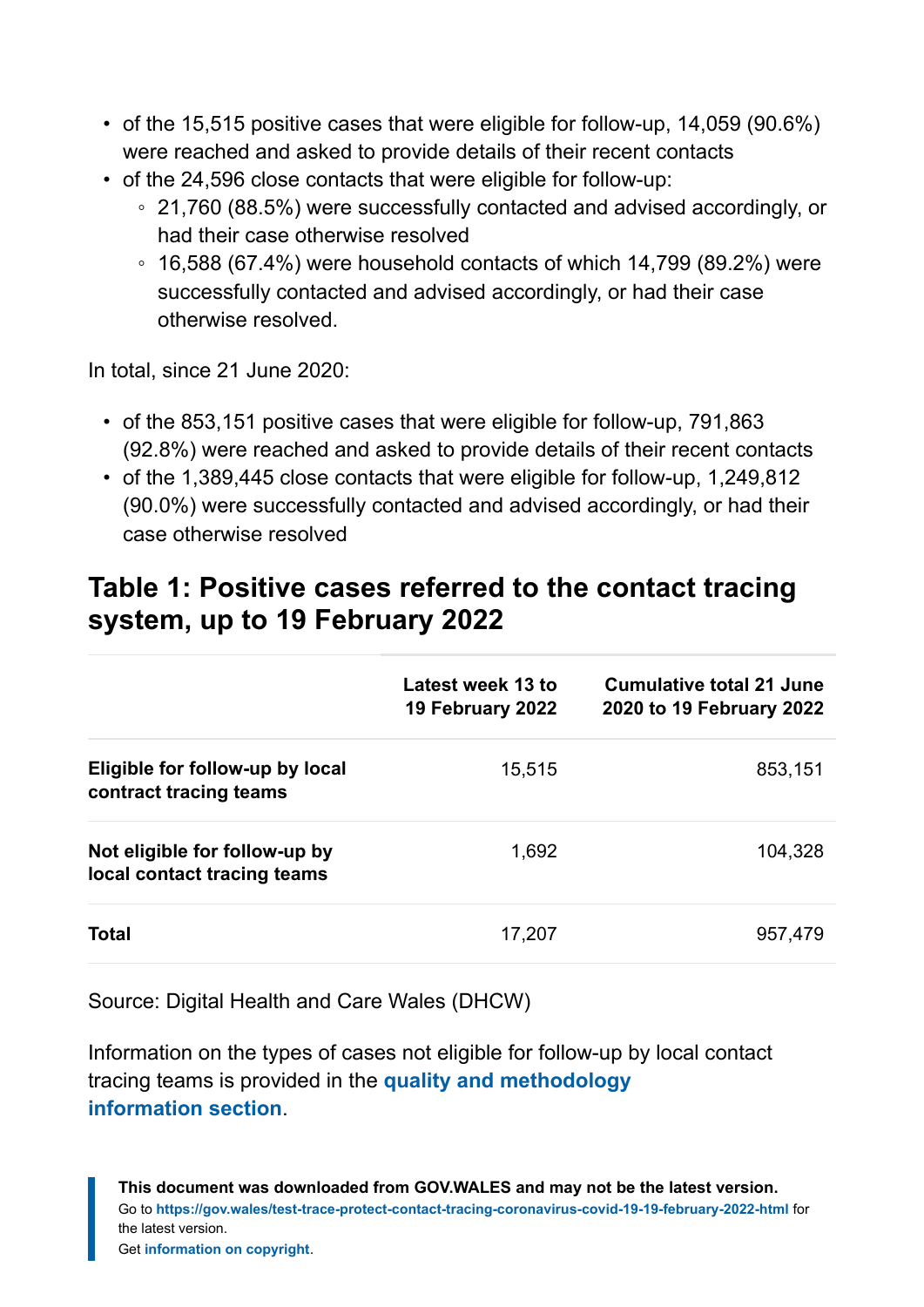### Chart 1: Positive cases eligible for follow-up by local contact tracing teams, up to 19 February 2022

Reached and asked to provide details of recent contacts Not reached



### **Table 2: People identified as close contacts, up to 19 February 2022**

|                                                              | Latest week 13 to<br>19 February 2022 | Cumulative total 21 June<br>2020 to 19 February 2022 |
|--------------------------------------------------------------|---------------------------------------|------------------------------------------------------|
| Eligible for follow-up by local<br>contract tracing teams    | 24,596                                | 1,389,445                                            |
| Not eligible for follow-up by<br>local contact tracing teams | 2,838                                 | 152,618                                              |
| <b>Total</b>                                                 | 27,434                                | 1,542,063                                            |

Source: Digital Health and Care Wales (DHCW)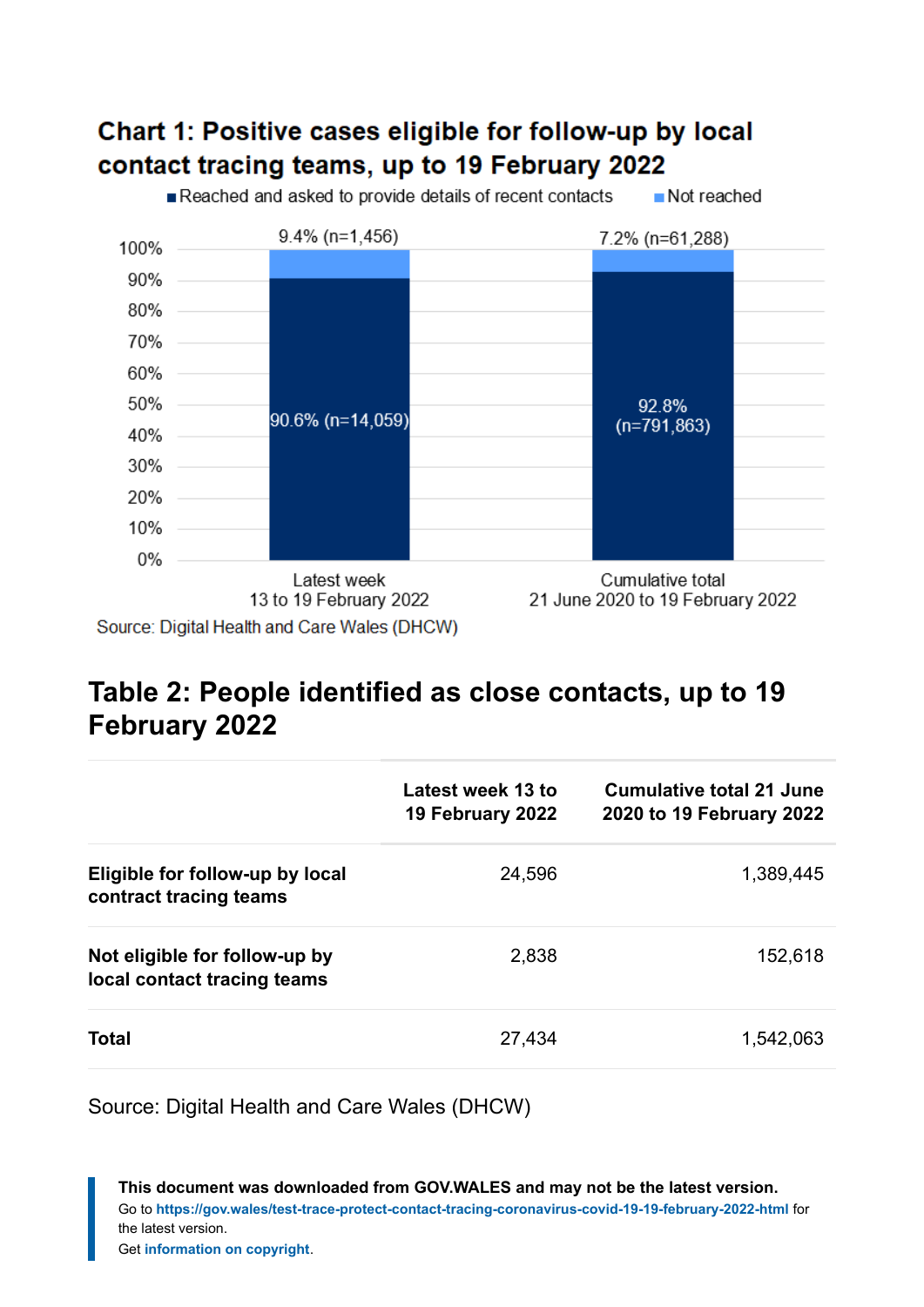These figures relate to all close contacts identified in the reporting period shown. Some may have been identified by positive cases referred to the contact tracing system prior to the reporting period. The figures may also include some close contacts eligible for follow-up by local contact tracing teams that were identified by positive cases escalated to regional teams for onward management.

### Chart 2: Close contacts eligible for follow-up by local contact tracing teams, up to 19 February 2022



- Not successfully contacted or resolved
- Successfully contacted and advised accordingly, or case otherwise resolved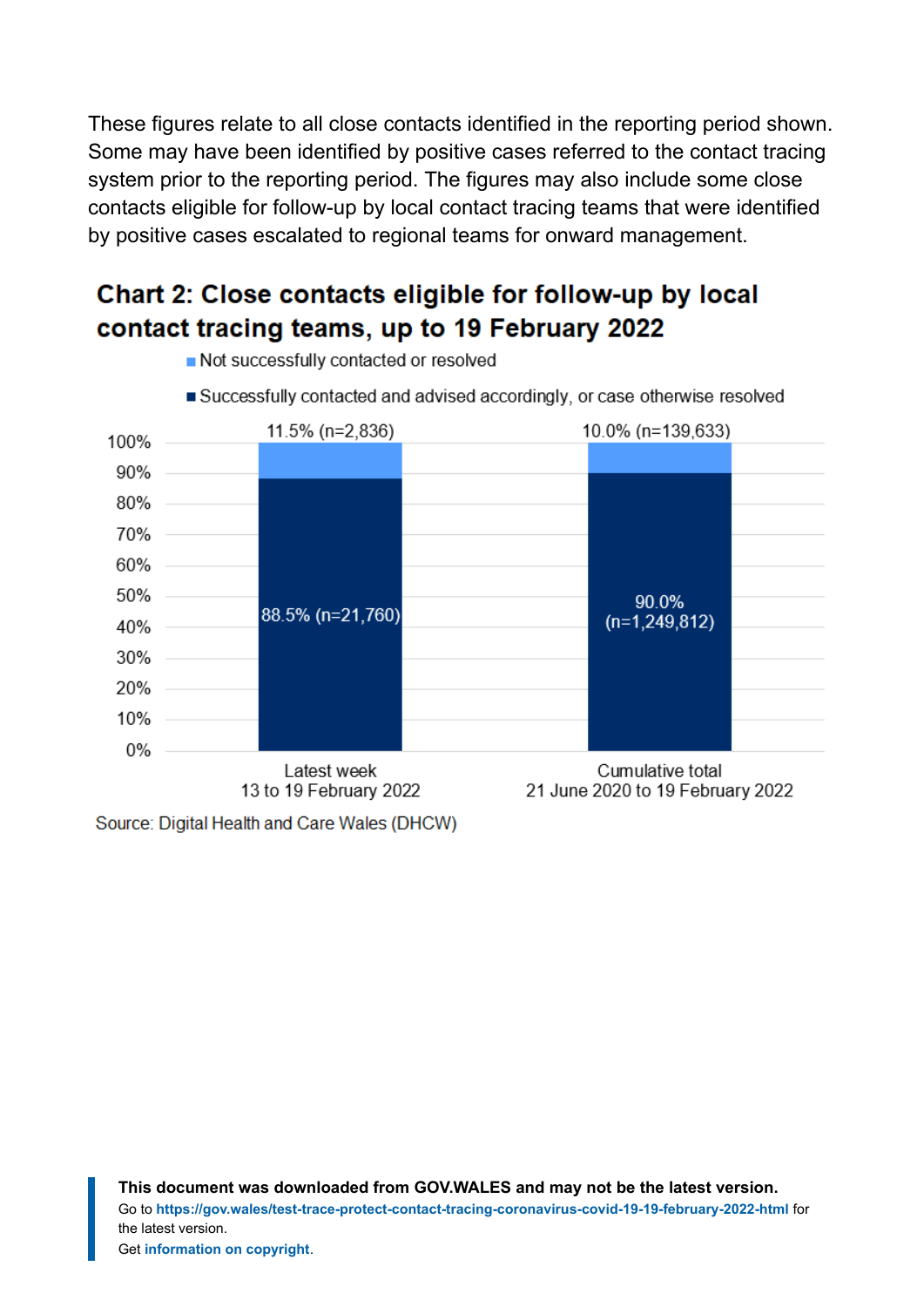### Chart 3: Daily positive cases eligible for follow-up by local contact tracing teams, up to 19 February 2022



Source: Digital Health and Care Wales (DHCW)

**[Number of positive cases and close contacts eligible for follow-up by local](https://statswales.gov.wales/Catalogue/Health-and-Social-Care/coronavirus-covid-19/contact-tracing-for-coronavirus-covid-19/numberofpositivecasesandclosecontactseligibleforfollowup-by-localcontacttracingteams?_ga=2.20299512.1516303045.1645428165-1086771297.1619441781) [contact tracing teams](https://statswales.gov.wales/Catalogue/Health-and-Social-Care/coronavirus-covid-19/contact-tracing-for-coronavirus-covid-19/numberofpositivecasesandclosecontactseligibleforfollowup-by-localcontacttracingteams?_ga=2.20299512.1516303045.1645428165-1086771297.1619441781) on StatsWales**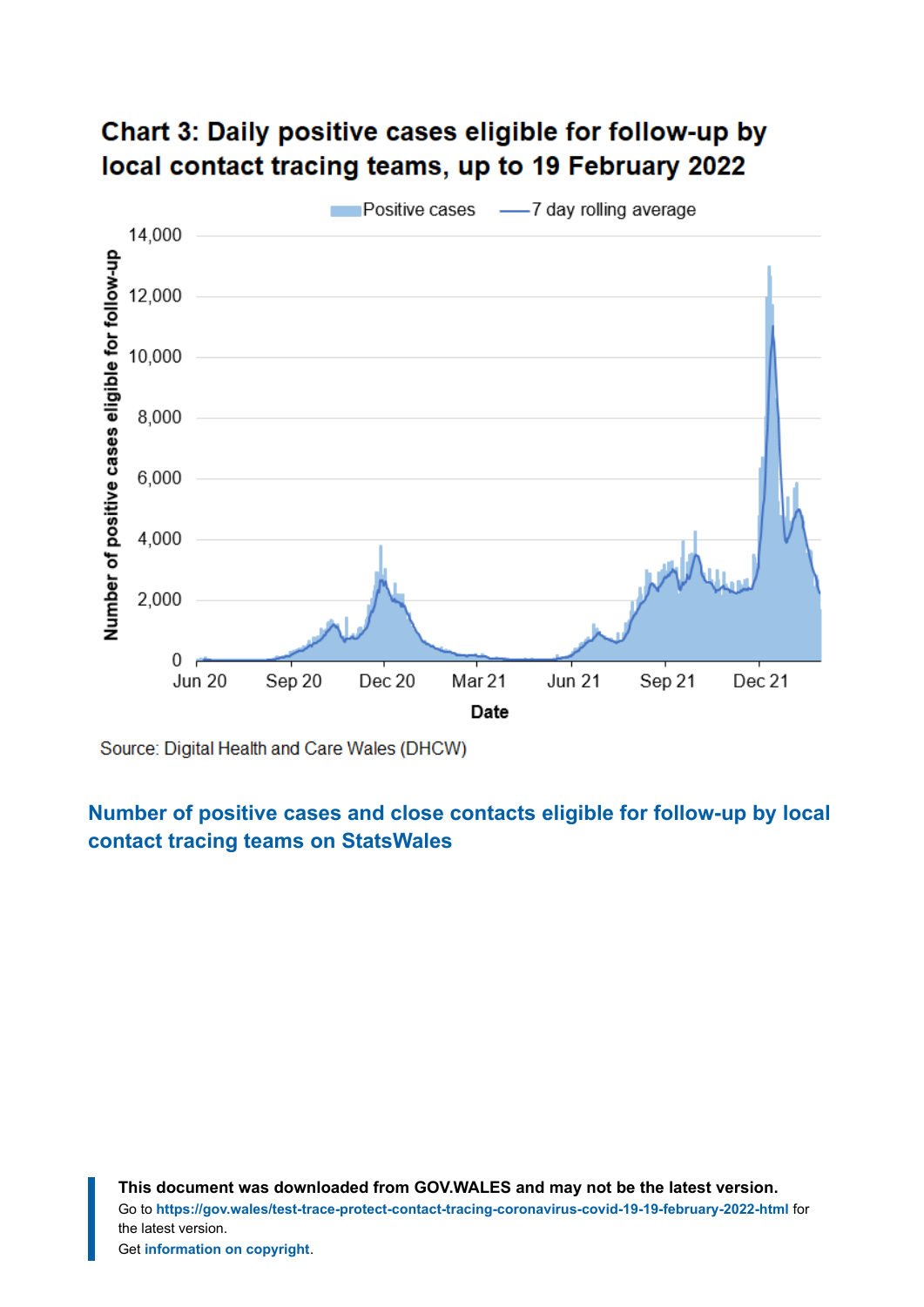

### Chart 4: Daily close contacts eligible for follow-up by local contact tracing teams, up to 19 February 2022

Source: Digital Health and Care Wales (DHCW)

#### **[Number of positive cases and close contacts eligible for follow-up by local](https://statswales.gov.wales/Catalogue/Health-and-Social-Care/coronavirus-covid-19/contact-tracing-for-coronavirus-covid-19/numberofpositivecasesandclosecontactseligibleforfollowup-by-localcontacttracingteams?_ga=2.216589840.744232592.1644220899-1086771297.1619441781) [contact tracing teams](https://statswales.gov.wales/Catalogue/Health-and-Social-Care/coronavirus-covid-19/contact-tracing-for-coronavirus-covid-19/numberofpositivecasesandclosecontactseligibleforfollowup-by-localcontacttracingteams?_ga=2.216589840.744232592.1644220899-1086771297.1619441781) on StatsWales**

Charts 3 and 4 represent the daily number of positive cases and close contacts eligible for follow up. The number of cases eligible for follow-up for recent weeks may change slightly compared to previous releases due to cases being flagged as not eligible following further investigation by contact tracing teams. More details on this process can be found in the **[quality and methodology](#page-9-0) [information](#page-9-0) section**.

Variation between days reflects difference in demand on the system (for example, number of tests performed) with some days seeing more cases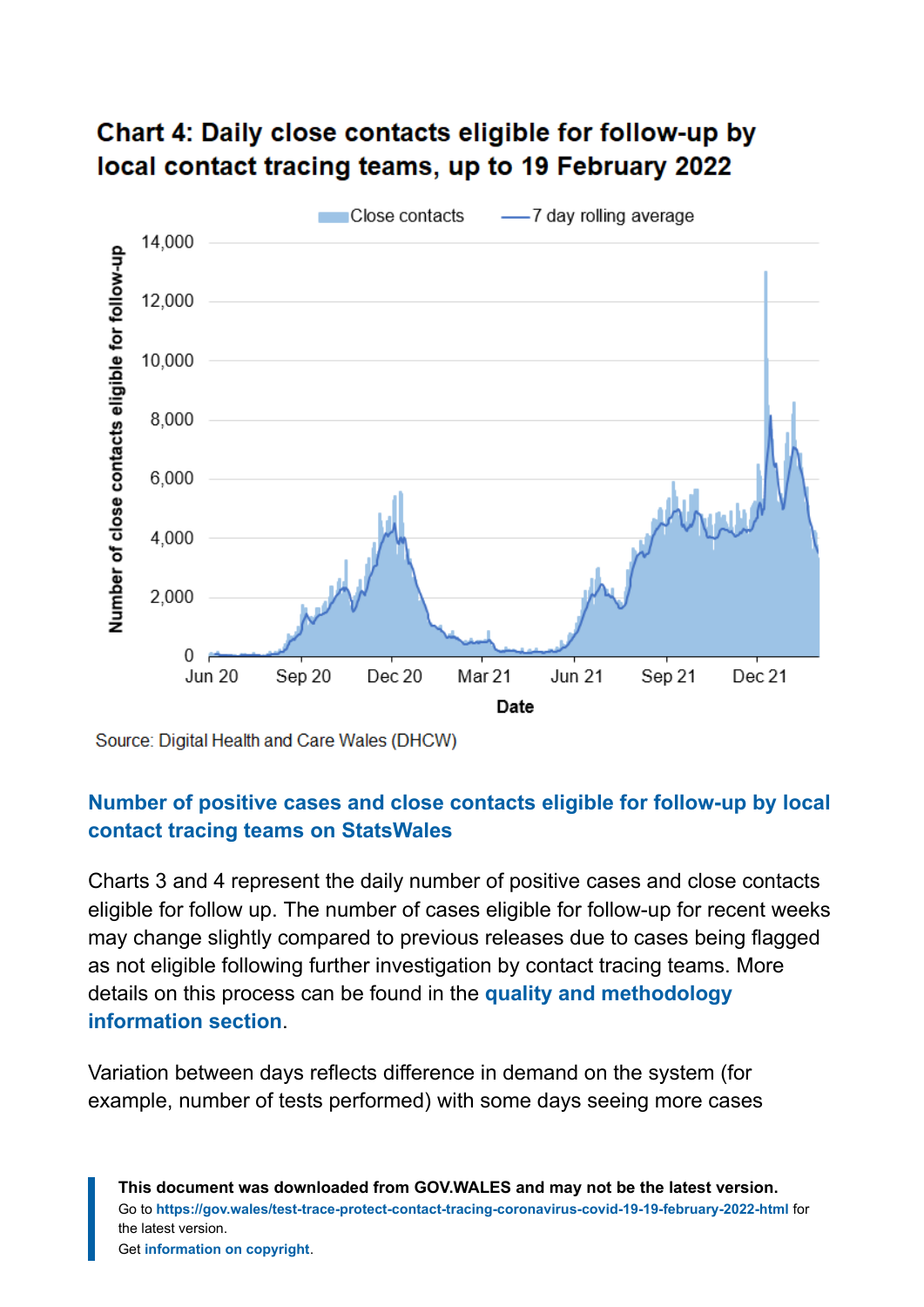feeding through to contact tracing teams. A peak in positive cases or close contacts can occur as a result of:

- a backlog of cases from previous days
- a large batch of test results being submitted
- a new testing site opening
- more testing capacity becoming available

The combined total number of positive cases and close contacts eligible for follow up in a single week was the highest in the week 26 December 2021 to 1 January 2022 where there were 71,200 positive cases and 53,042 close contacts eligible for follow up by local contact tracing teams.

### <span id="page-7-0"></span>**Time taken to reach positive cases and close contacts**

### **In the latest week (13 to 19 February 2022)**

#### **Positive cases**

- Of the 15,515 positive cases that were eligible for follow-up, 51.5% were reached within 24 hours of referral to the contact tracing system. This equates to 56.8% of those successfully reached being reached within 24 hours.
- 84.1% of positive cases that were eligible for follow-up were reached within 48 hours. This equates to 92.8% of those successfully reached being reached within 48 hours.

#### **Close contacts**

• Of the 24,596 close contacts that were eligible for follow-up, 71.5% were reached within 24 hours of being identified by a positive case. This equates to 80.9% of those successfully reached being reached within 24 hours.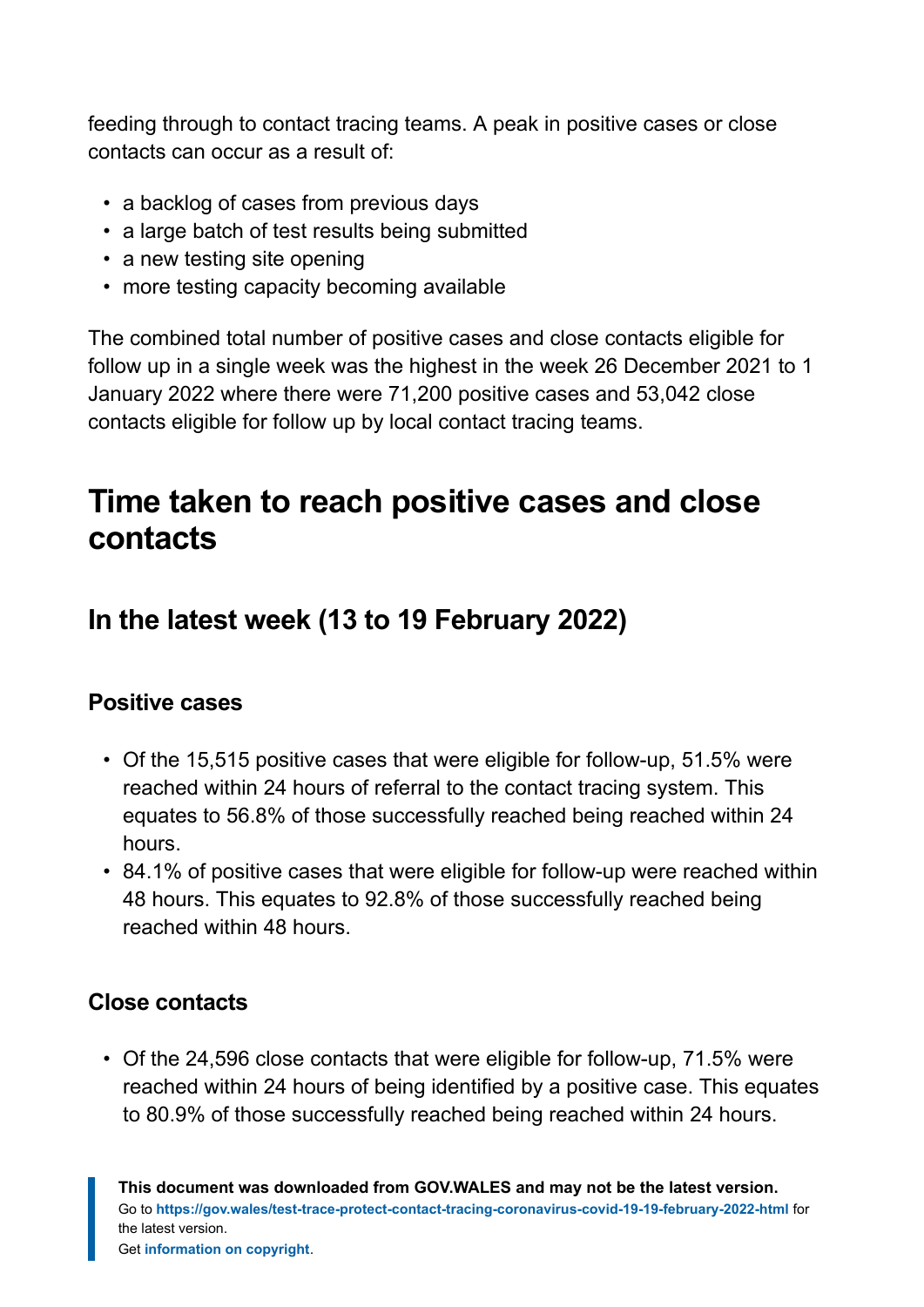- 86.7% of close contacts that were eligible for follow-up were reached within 48 hours of being identified by a positive case. This equates to 98.0% of those successfully reached being reached within 48 hours.
- From the time positive cases were referred to the contact tracing system, 32.5% of all close contacts that were eligible for follow-up were reached within 24 hours. This equates to 36.8% of those successfully reached being reached within 24 hours.
- From the time positive cases were referred to the contact tracing system, 67.7% of all close contacts that were eligible for follow-up were reached within 48 hours. This equates to 76.5% of those successfully reached being reached within 48 hours.

From the time positive cases were referred to the contact tracing system, the percentage of close contacts reached within 24 or 48 hours excludes a small number of close contacts that could not be linked back to the positive case that identified them. Please see the **[quality and methodology information](#page-9-0) section**.

# <span id="page-8-0"></span>**Data for 1 to 21 June 2020**

Early reporting, covering the first three weeks of contact tracing in Wales, was based on data reported by local and regional contact tracing teams prior to the introduction of the national digital system.

In Wales, during the period from 1 to 21 June 2020, 1,905 positive cases were referred to local and regional contact tracing teams. This resulted in 2,616 contacts identified for follow-up, of which 2,117 were successfully contacted and advised accordingly.

There will be a small amount of overlap in the reporting from the national digital system and the early reporting provided by local and regional contact tracing teams. For this reason we would not recommend combining figures from the two different reporting streams.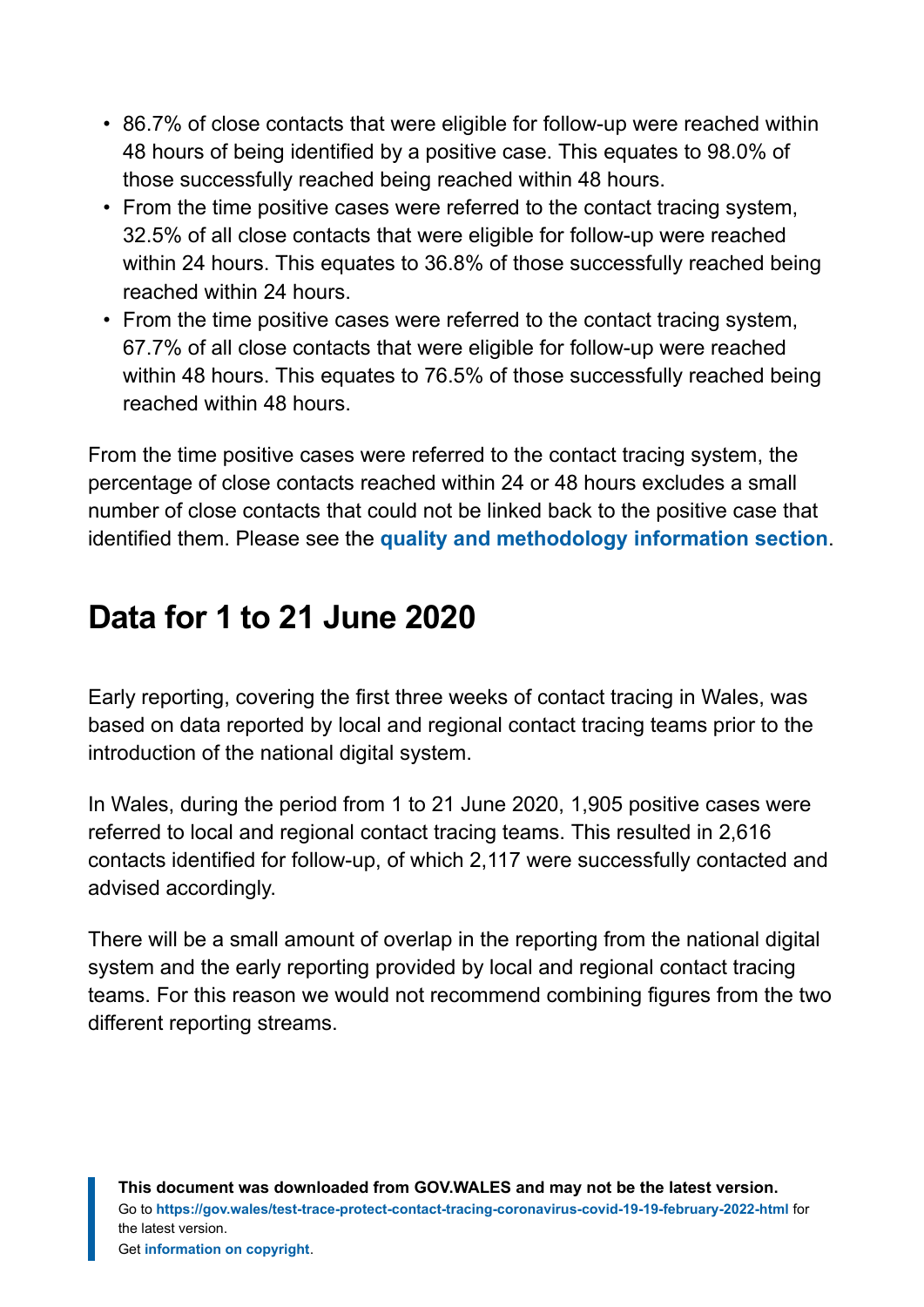# <span id="page-9-0"></span>**Quality and methodology information**

### **What is contact tracing?**

Contact tracing is an important part of the Welsh Government's **[Test, Trace,](https://gov.wales/test-trace-protect) [Protect strategy](https://gov.wales/test-trace-protect)**. The strategy is being delivered through the NHS Wales Test, Trace, Protect service.

As soon as people start to display symptoms of coronavirus (COVID-19), they should arrange to take a test as quickly as possible whilst they and members of their household aged over 5 **[self-isolate](https://gov.wales/self-isolation)**. On receiving a positive result people are asked to support the NHS Wales Test, Trace, Protect service by reporting their recent contacts to the local contact tracer so that they can be contacted and notified to self-isolate (and take a test if they too are displaying symptoms), to help stop the spread of the virus.

It may not be possible to trace all individuals referred to the contact tracing service. For various reasons contact details will not have been provided for some individuals and others may not have responded to calls, texts or emails from tracing teams. The proportion of positive cases that were eligible for followup and that were reached only include those cases that were successfully reached but does not include those cases where local tracers have made an attempt, but failed, to contact.

Due to an increase in the number of positive cases and contacts eligible for follow up by local contact tracing teams, from the week commencing 6 September 2021 Welsh Government introduced a national framework to prioritise cases that have a higher risk of onward transmission or that involve vulnerable individuals. This means that the positive cases reached are likely to be those classed as the highest priority from a public health protection perspective.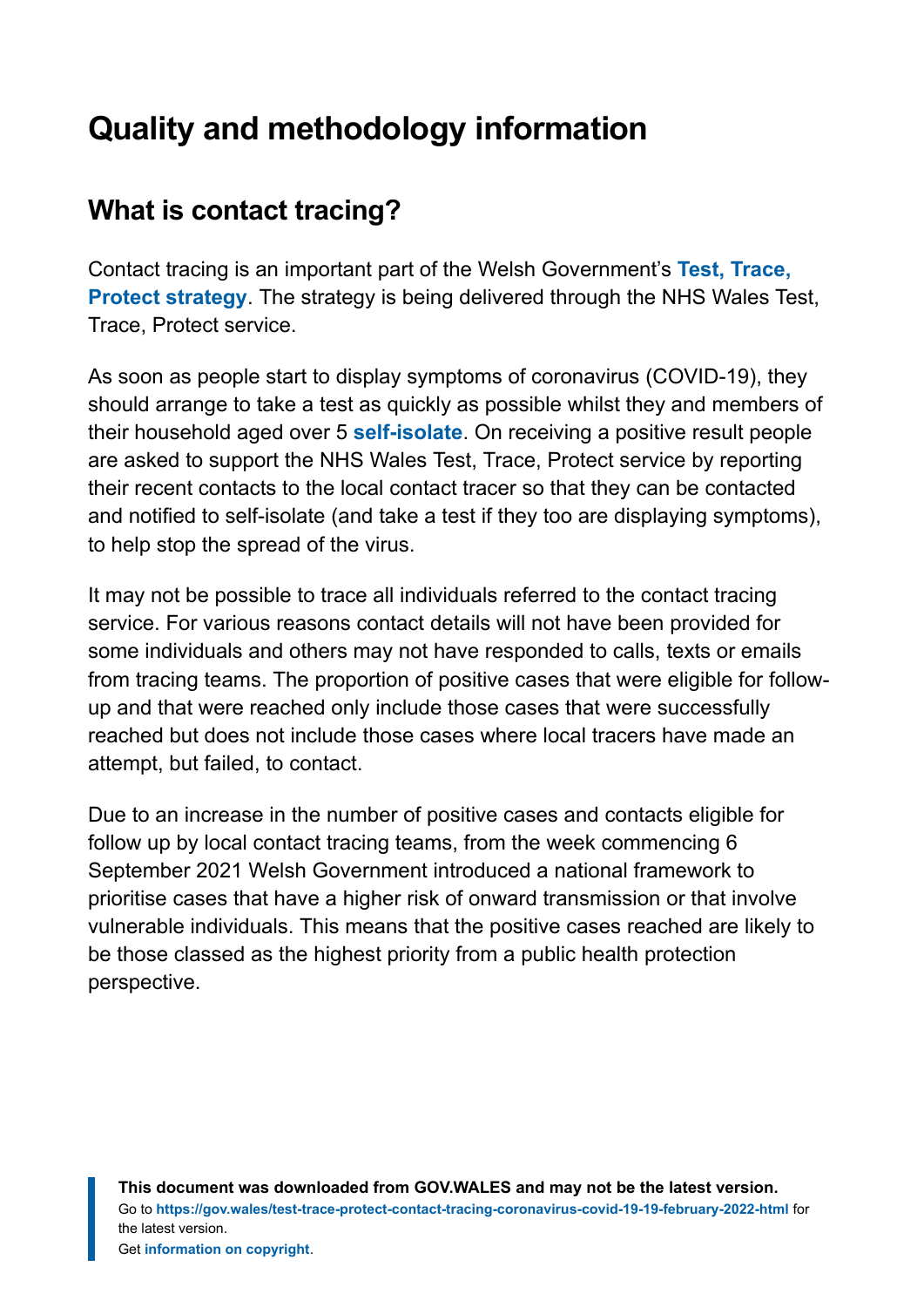### **Data source**

This data is management information provided to the Welsh Government by Digital Health and Care Wales. We are publishing this to provide a weekly summary of contact tracing activity in Wales during the coronavirus (COVID-19) pandemic. This data has not undergone the same level of quality assurance as official statistics and the data may be subject to future revisions.

Data included in this release was extracted from the contact tracing system at 12:12 on 22 February 2022. This extract was taken 3 days after the end of the reporting period in order to capture follow-up activity relating to cases referred towards the end of the reporting period.

### **Positive cases and close contacts not eligible for followup**

The majority of cases not eligible for follow-up by local contact tracers occur in closed settings such as hospitals, care homes and prisons. These cases are escalated to regional teams for onward management.

Positive cases and close contacts that are resident outside of Wales are also not eligible for follow-up by local contact tracing teams. Public Health Wales refer these cases to the relevant public health agency for onward tracing. These cases would have been included in the numbers eligible for follow-up in statistical releases prior to the 10 September 2020.

When an index case is contacted and asked to provide details of their close contacts they are also asked to define the type of contact. Household contacts are contacts that are living or spending significant time in the same household for example, those that live and sleep in the same home, a house of multiple occupancy (HMO) where a kitchen and/or bathroom is shared, students in university accommodation that share a kitchen, and sexual partners, and people who have cleaned a household where a case lives without personal protective equipment.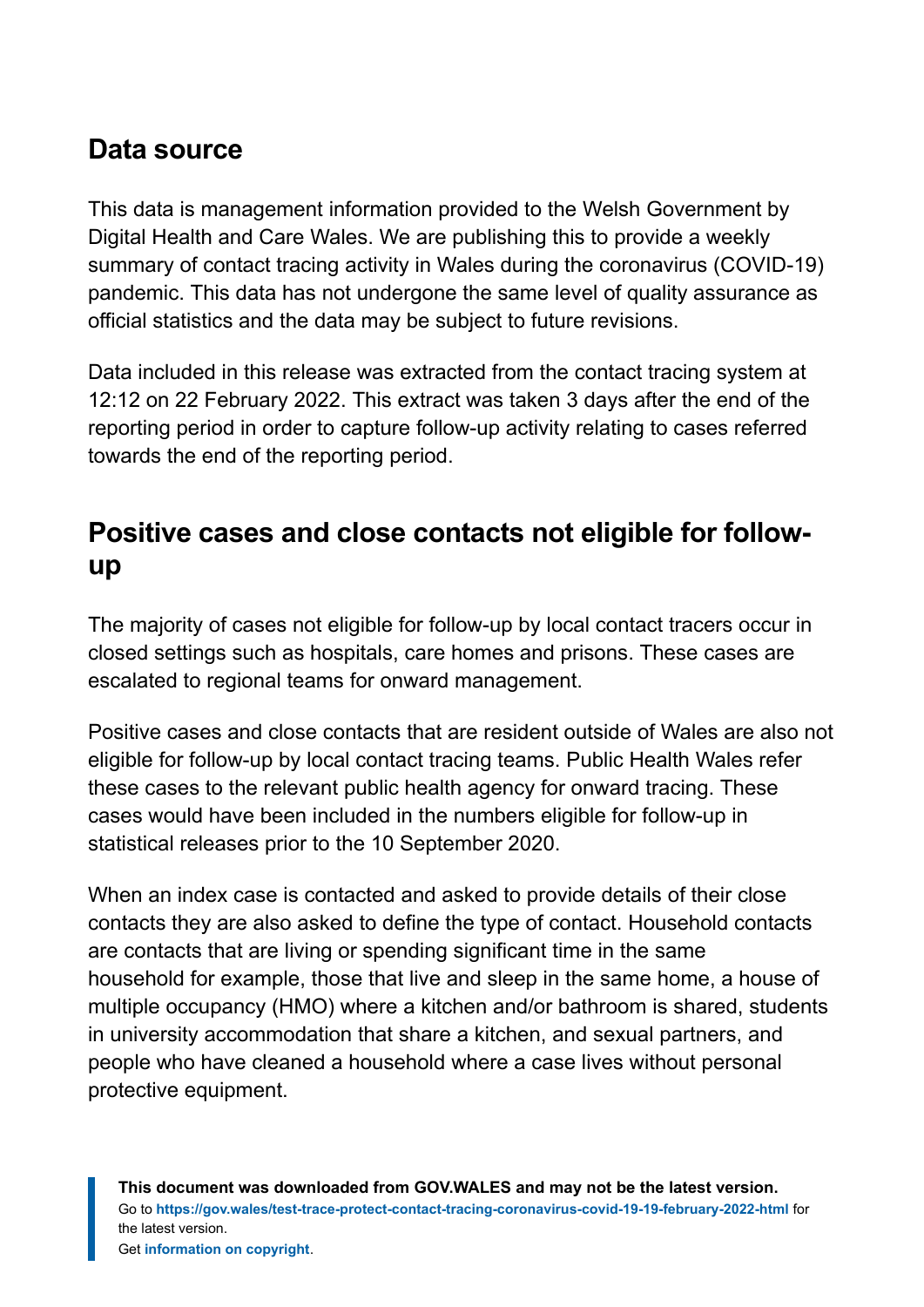For cases in halls of residence, students may have been contacted by text or by their university to advise them to isolate and not by the local contact tracing team. This type of activity is not captured in the contact tracing data. Also, school 'bubble' contacts aren't subject to formal contact tracing process as they are contacted directly by their school and provided the necessary public health and isolation guidance. For this reason, we have excluded these contacts from the close contacts statistics presented in this release.

### **Time taken to reach positive cases and close contacts**

For positive cases, the time taken to reach them measures the time between the case being referred to the contact tracing system and them being successfully contacted. For close contacts there are two measures. The first looks at the time between the close contact being identified by a positive case and them being successfully contacted. The second looks at the difference between the positive cases that identified them being referred to the contact tracing system and when the close contact was successfully contacted. The latter measure for close contacts excludes a small number that could not be linked back to the positive case that identified them or where contacts are identified by a positive case outside of Wales or through the NHS app.

The date and time that a positive case or close contact was successfully contacted is taken to be the earliest of a number of events captured in the system. These include:

- successful phone call record (including initial phone call from contact tracers to invite cases and contacts to complete the e-form)
- completion of the contact interview
- first daily check-up
- close contacts or other exposures being entered into the contact tracing system (for positive cases only)
- case marked as 'resolved'

These events have been chosen as they all indicate that a contact tracer has successfully been in touch with the individual. The range of events is necessary because phone call records do not exist for all positive cases and close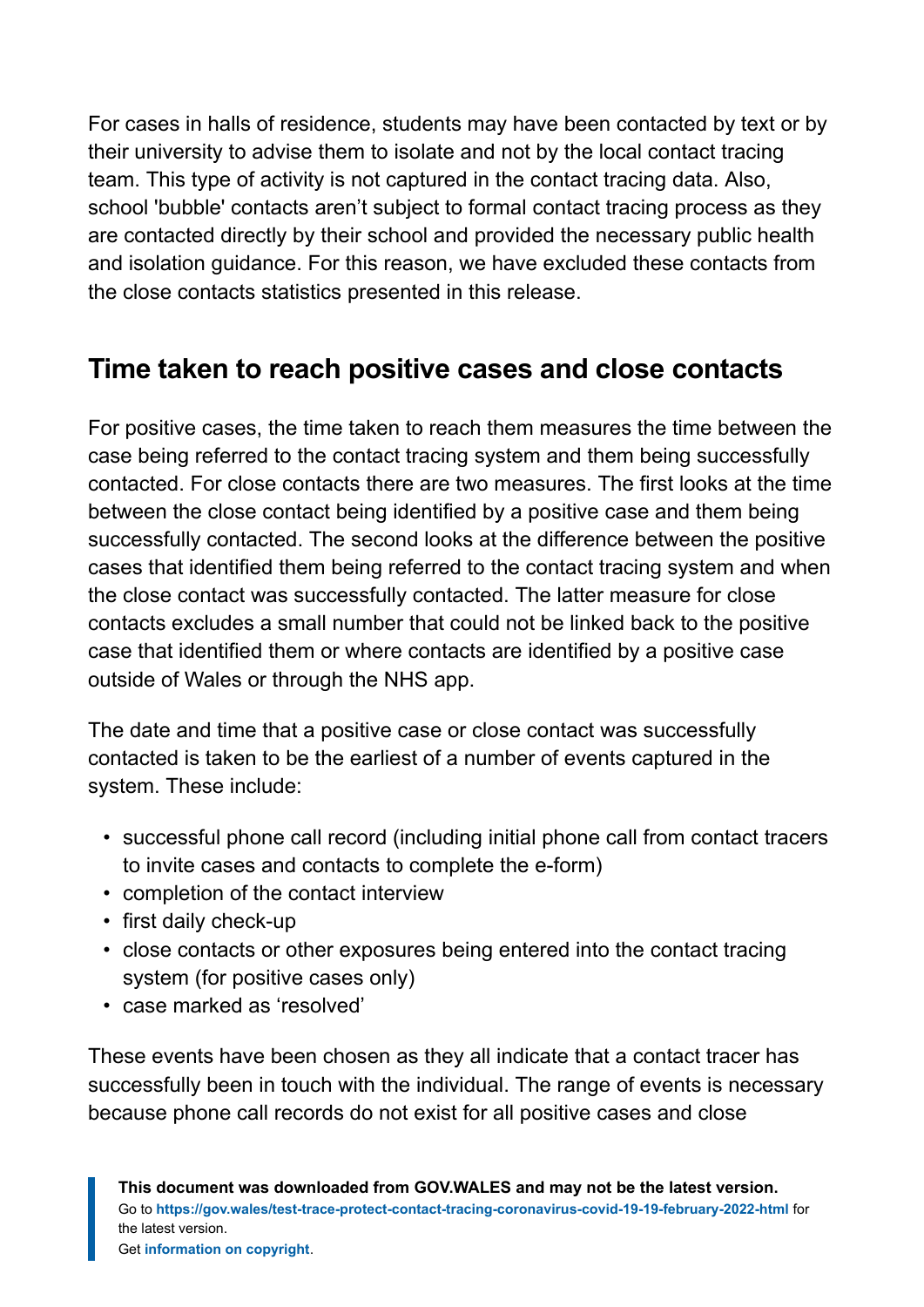contacts. This may arise, for example, where multiple cases live in the same household and the information is captured through a single phone call, rather than one for each individual.

When close contacts are identified by a positive case outside of Wales or through the NHS app, these are inputted into the system manually as the positive case that identified them does not exist in the Welsh contact tracing system. As the positive case is not in the Welsh contact tracing system, these close contacts should not be included in the timeliness measure from the time positive cases are referred to the contact tracing system. We were recently made aware of the processes around these close contacts and from the week commencing 16 May 2021, we have removed these close contacts from this measure and the historical data to more accurately reflect the contact tracing system. As these close contacts are eligible for follow up within the Welsh contact tracing system, they still appear in all other figures relating to close contacts presented in this release.

The percentage of close contacts reached within 24 hours and 48 hours from the time positive cases were referred to the contact tracing system will appear higher than previous publications as a result of this change. Since September 2020 when the process for these close contacts was implemented, there have been an average of 60 close contacts per week identified by a positive case outside of Wales or through the NHS app. For the week 16 to 22 May 2021 when this change in methodology was first implemented, the change resulted in an increase of 6 percentage points in the timeliness measure within 24 hours and 7 percentage points in the timeliness measure within 48 hours from the time positive cases were referred to the contact tracing system.

### **School bubble data**

School 'bubble' contacts aren't subject to formal contact tracing process, as they are contacted directly by their school and provided the necessary public health and isolation guidance. For this reason, from the release published 25 March 2021 we have excluded these contacts from the close contacts statistics presented in this release. All historical data has been updated to reflect this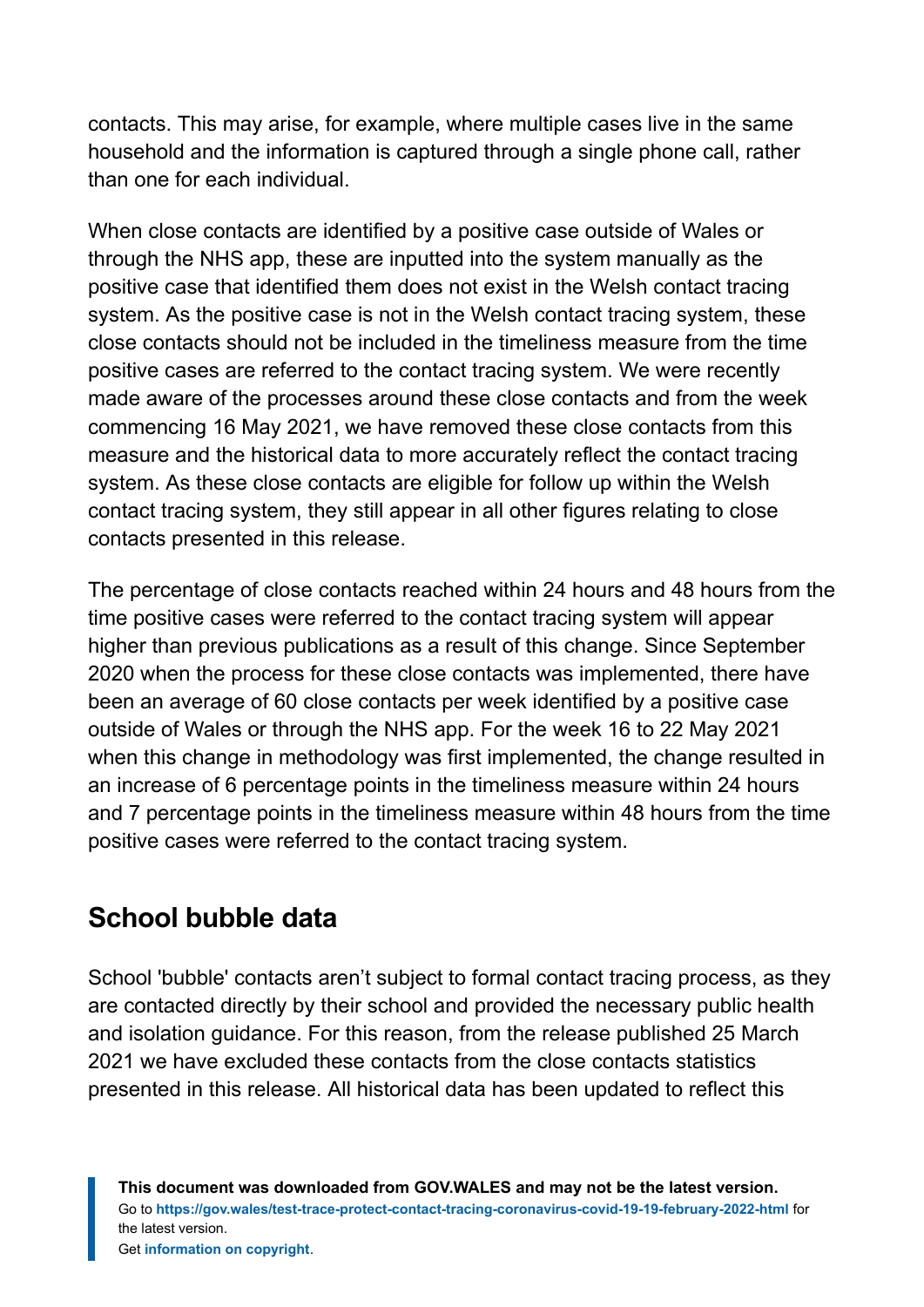change.

Positive cases will most likely have close contacts outside of their bubble which have been generated in school which will be communicated to local contact tracing teams and will be eligible for follow up, these contacts remain in the statistics presented in this release.

Data presented in this release is broadly comparable with publications prior to the 25 March 2021, though we advise against using the publications on 11 February and 18 February 2021 to make comparisons, where the issues in the school 'bubble' data have had the most effect, and the publication on 23 March 2021 where all school contacts were removed while we investigated a data quality issue. Comparisons can be made within the time series data in this release where school 'bubble' data has been removed throughout.

Information and guidance on how schools and settings can continue to make their sites as safe as possible for staff and learners, including school 'bubbles' is outlined in the **[Operational guidance for schools and settings](https://gov.wales/node/38016)**

### **Further quality and methodology information**

Close contacts 'otherwise resolved' covers a small number of instances where the same contact is identified by multiple positive cases concurrently. On these occasions, contact tracing teams will work from a single record relating to that contact and mark the additional records as resolved.

The number of cases referred for contact tracing is different to the number of new cases published by Public Health Wales. These sources of data are not directly comparable due to differences in timing and the level of validation carried out, as cases submitted to the contact tracing system need to be handled manually by contact tracing teams.

Contacts generated from positive cases outside of Wales which are eligible for follow up by local contact tracing teams in Wales are included as close contacts in these statistics. These contacts may have an effect on the timeliness measures from positive case creation and we are conducting further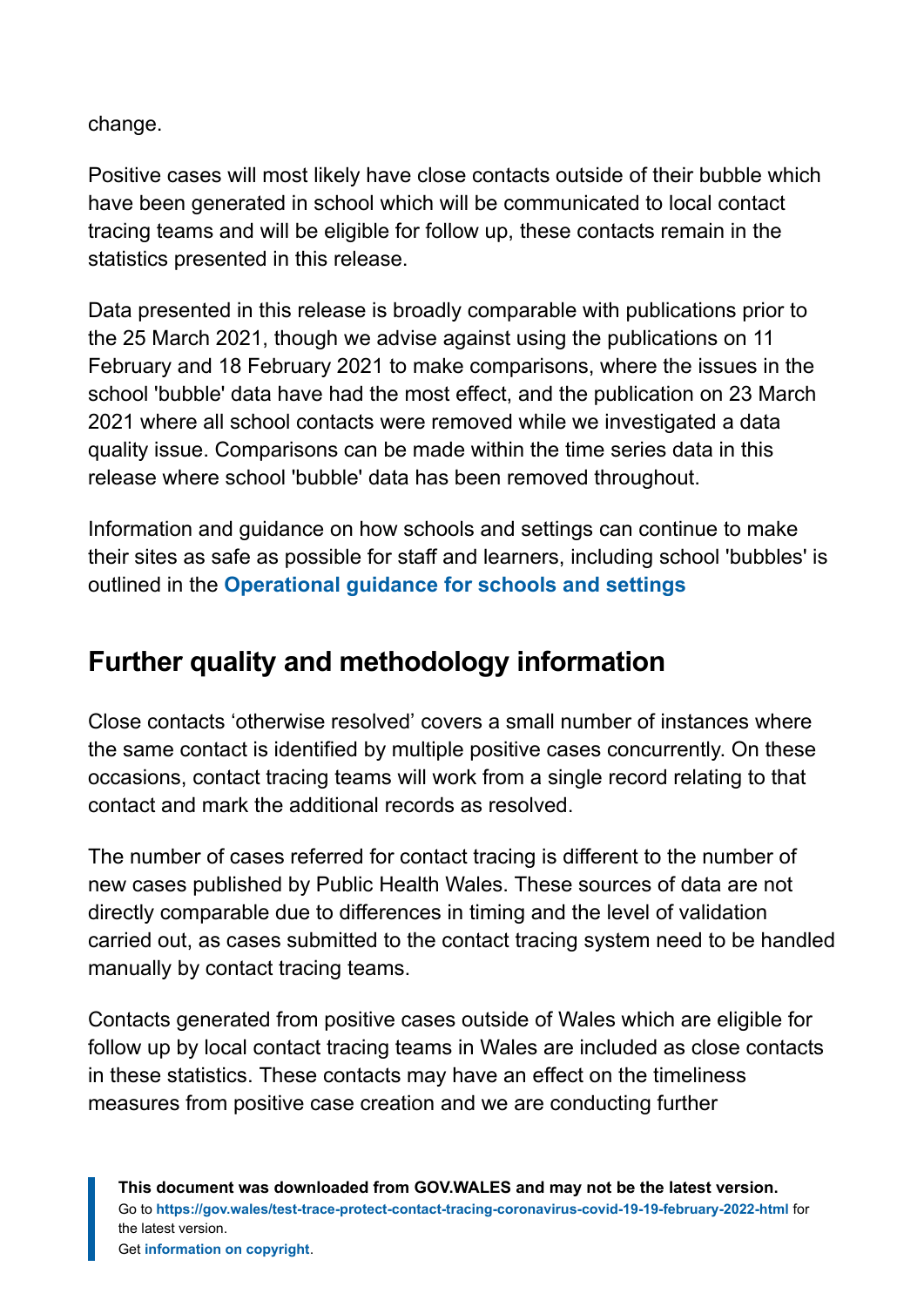investigation with Digital Health and Care Wales (DHCW) colleague into these specific scenarios.

On 17 December 2020, the NHS Wales Test Trace Protect (TTP) service rolled out a new function aimed at giving people the ability to provide details of their close contacts via a new e-form. Cases receive an initial phone call from contact tracers to invite them to complete the e-form and this call is defined as a successful contact. This information is included in the data shown in this release and will have an impact on the overall percentage of both positive cases and contacts successfully contacted, and the percentage of positive cases and contacts reached within 24 and 48 hours. Due to the reduction in positive cases in Wales and therefore, lower numbers of cases and contacts currently requiring contact tracing, most local contact tracing teams are prioritising phone calls over the use of the e-form. This means that e-forms will account for extremely small numbers within the data presented in this publication. We continue to work with colleagues to monitor use of the e-form within the contact tracing system and will include further information on this if use of the e-form begins to increase considerably.

For the week 21 to 27 March 2021, there was a large increase in the number of contacts eligible for follow up in Swansea Bay University Health Board which can be seen in the associated tables published alongside this release. We believe this to be a result of some school contacts being uploaded incorrectly for this region. This increase had a small impact on the national figures presented in this release for the percentage of contacts reached but a larger impact on time taken to reach close contacts. Regions have been reminded of the guidance on uploading school "bubbles" into the system to avoid further issues with the data.

From the 4 March 2021 publication, data for travellers arriving from outside the UK's Common Travel Area is no longer included in the figures presented in this release and has been removed retrospectively from historic data. Compared to the data as it was published on 25 February 2021, this resulted in a small reduction in the number of positive cases and close contacts in the data published on 4 March 2021 as these arriving international travellers represented less than 3% of the weekly cases. These citizens are isolating due to their travel and to avoid any potential transmission of variants of concern. As such they are subject to a separate managed **[quarantine process](https://gov.wales/how-isolate-when-you-travel-wales-coronavirus-covid-19)**. If an arriving international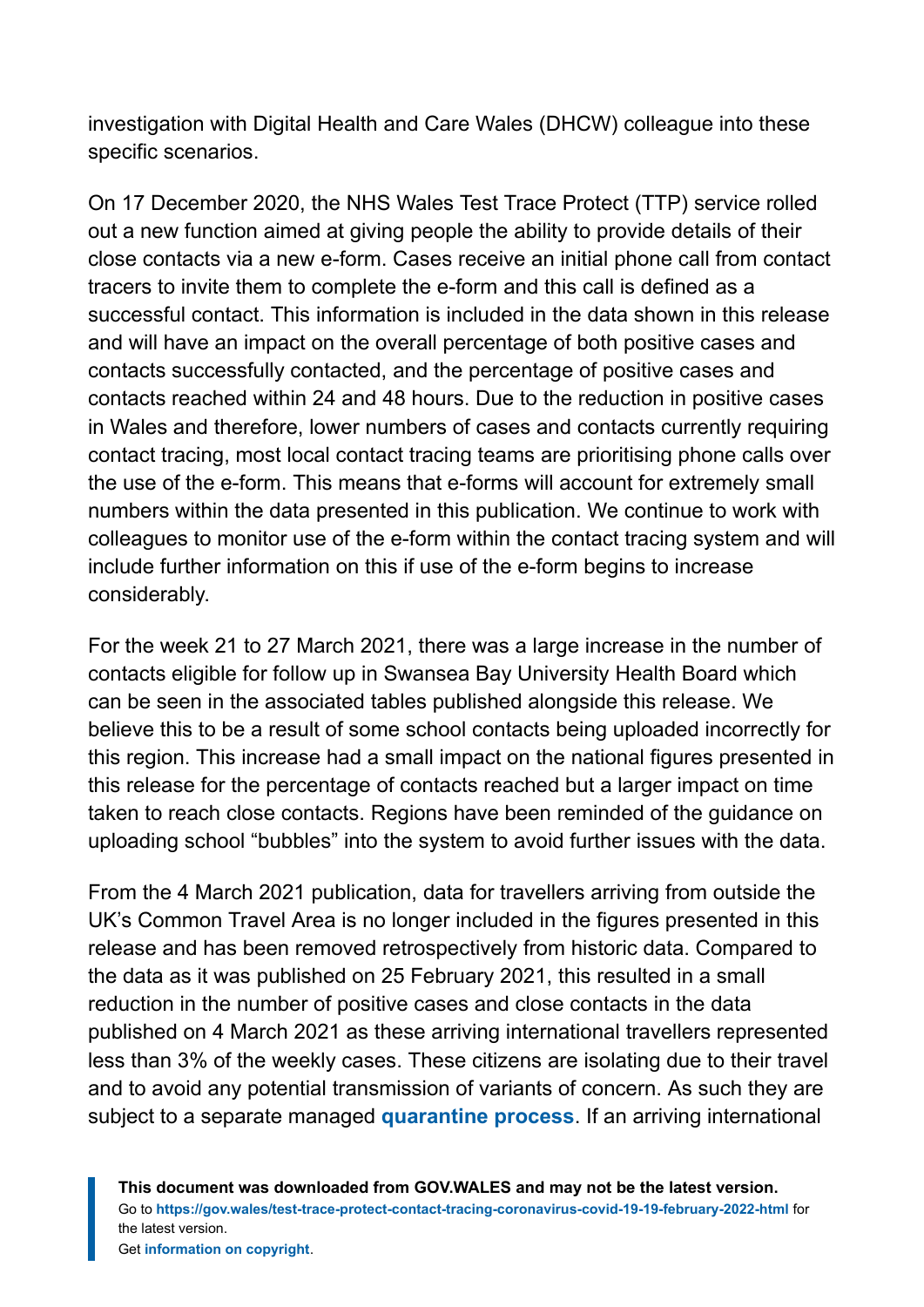traveller subsequently tests positive, they will then become a positive case and therefore be subject to the full contact tracing process and appear in the statistics presented.

In the 17 May 2021 release, Digital Health and Care Wales (DHCW) changed the contact tracing data to remove duplicate records. This change was applied to historical data from the start of this dataset (21 June 2020) onwards. Duplicate records occur where more than one positive case identifies the same close contact. Following this change, close contacts are now only counted once in the figures eligible for follow up. Previously they were counted each time they were identified by a positive case. Duplicate records account for up to 5% of the eligible close contacts in each week.

As of 7 August 2021, adults who have been fully vaccinated and received the vaccine in the UK and those under the age of 18 will no longer have to selfisolate if they are identified as close contacts of someone who has tested positive for COVID-19. Close contacts are still contacted by the contact tracing team and are therefore still included in the statistics presented in this publication.

As of 29 October 2021, the self-isolation criteria have been updated for household contacts who are fully vaccinated or aged between 5 and 17, the latest requirements can be found at **[Self-isolation: fully vaccinated adults and](https://eur01.safelinks.protection.outlook.com/?url=https%3A%2F%2Fgov.wales%2Fself-isolation%23section-83759&data=04%7C01%7CLisa.Bloemberg%40gov.wales%7C11b24c7619744c4b4b8608d9db45efb8%7Ca2cc36c592804ae78887d06dab89216b%7C0%7C0%7C637781915677040668%7CUnknown%7CTWFpbGZsb3d8eyJWIjoiMC4wLjAwMDAiLCJQIjoiV2luMzIiLCJBTiI6Ik1haWwiLCJXVCI6Mn0%3D%7C3000&sdata=OXcmQPRh7n3HA4acgO3apukDA8uXLR%2FRd019fXbuP7I%3D&reserved=0) [young people aged between 5 and 17](https://eur01.safelinks.protection.outlook.com/?url=https%3A%2F%2Fgov.wales%2Fself-isolation%23section-83759&data=04%7C01%7CLisa.Bloemberg%40gov.wales%7C11b24c7619744c4b4b8608d9db45efb8%7Ca2cc36c592804ae78887d06dab89216b%7C0%7C0%7C637781915677040668%7CUnknown%7CTWFpbGZsb3d8eyJWIjoiMC4wLjAwMDAiLCJQIjoiV2luMzIiLCJBTiI6Ik1haWwiLCJXVCI6Mn0%3D%7C3000&sdata=OXcmQPRh7n3HA4acgO3apukDA8uXLR%2FRd019fXbuP7I%3D&reserved=0).**

As policy changes regarding the operation of the contact tracing system we continue to work with colleagues in DHCW to determine data quality and possible further breakdowns of the data.

Issues were identified at a private laboratory based in Wolverhampton, England where incorrect test results had been issued. As a result of this, a number of people tested between 4 and 12 October were advised to re-test which may impact the number of positive cases eligible for follow up in the weeks beginning 10 and 17 October 2021. Around 4,000 tests are estimated to be affected in Wales, more information is available in the **[statement from the Minister for](https://gov.wales/written-statement-has-issued-update-welsh-residents-impacted-incorrect-covid-19-test-results) [Health and Social Services](https://gov.wales/written-statement-has-issued-update-welsh-residents-impacted-incorrect-covid-19-test-results)**.

From early September to the end of October 2021, the 'percentage of positive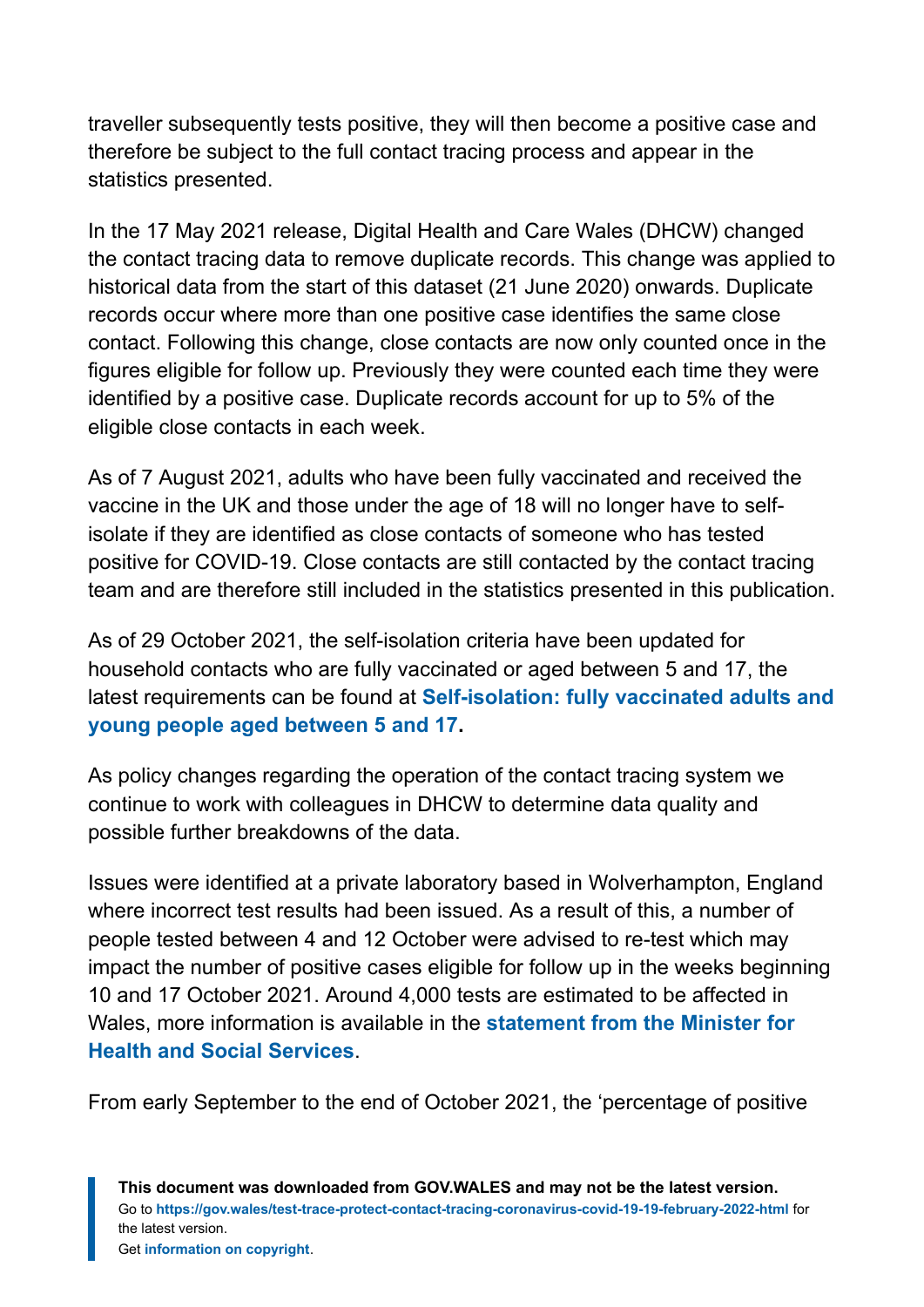cases reached within 24 and 48 hours' timeliness measures were generally lower compared to the first half of 2021. This is likely due to a larger number of positive cases and close contacts eligible for follow up by local contact tracing teams.

Data for contact tracing via the NHS COVID-19 App is published by The Department of Health and Social Care and includes data on users who have completed the symptom checker, test results received, users notified to selfisolate and check in events that have taken place. Latest published data and more information on this can be found at: **[What data is available about how](https://faq.covid19.nhs.uk/article/KA-01367) [the NHS COVID-19 app is being used?](https://faq.covid19.nhs.uk/article/KA-01367)**

Due to an increase in the number of positive cases and close contacts eligible for follow up by local contact tracing teams, from the week commencing 6 September 2021 Welsh Government introduced a national framework to prioritise cases that have a higher risk of onward transmission or that involve vulnerable individuals. This means that the positive cases reached are likely to be those classed as the highest priority from a public health protection perspective.

### **National Statistics status**

These statistics are not National Statistics. However, as far as has been practicable, they have been collected and validated in accordance with the pillars and principles within the **[Code of Practice for Statistics](https://code.statisticsauthority.gov.uk/)**. We continue to develop the data collection and quality assurance process to improve the data.

These statistics have been produced quickly in response to developing world events.

### **Well-being of Future Generations Act**

The Well-being of Future Generations Act 2015 is about improving the social, economic, environmental and cultural wellbeing of Wales. The Act puts in place seven wellbeing goals for Wales. These are for a more equal, prosperous,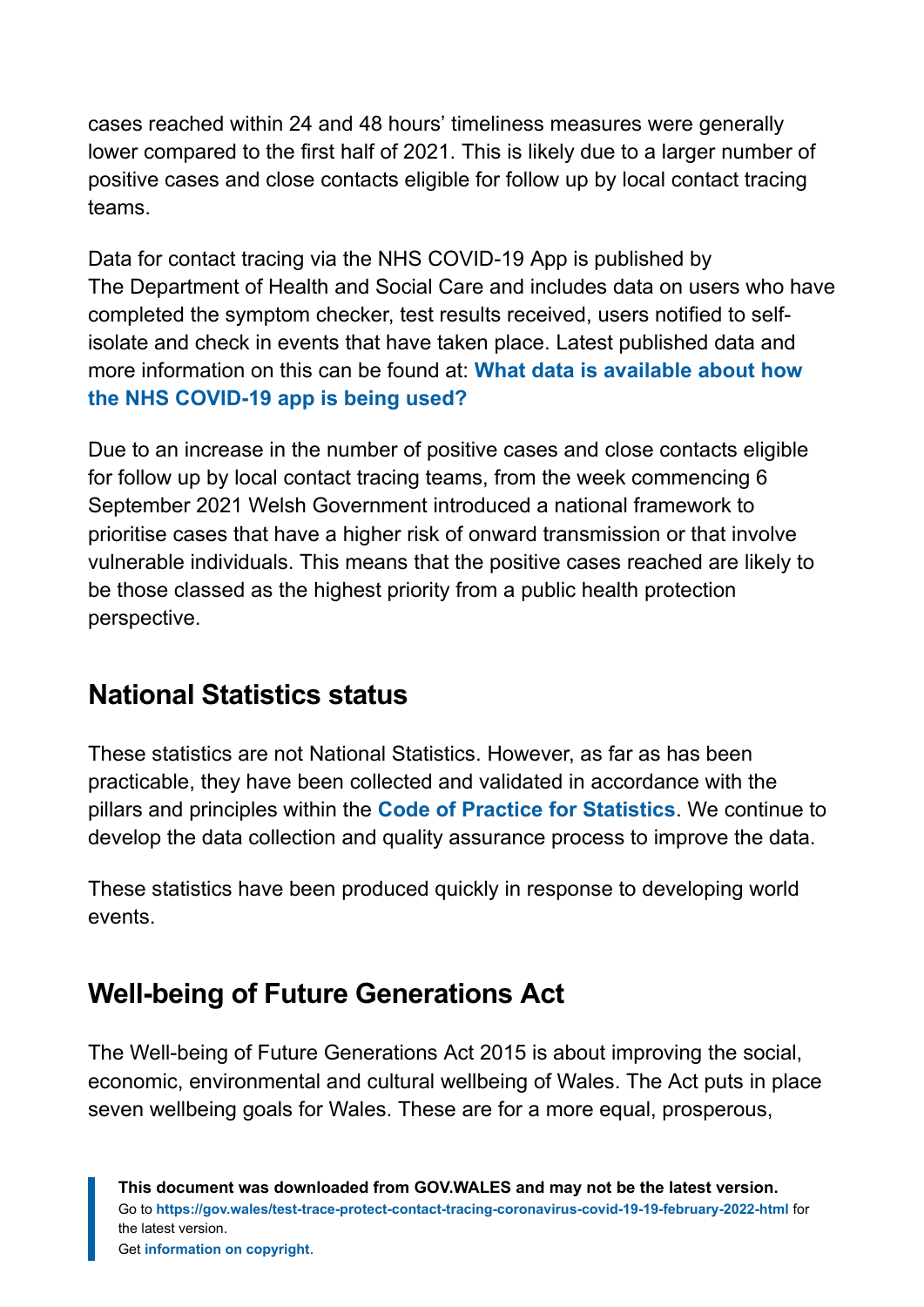resilient, healthier and globally responsible Wales, with cohesive communities and a vibrant culture and thriving Welsh language. Under section (10)(1) of the Act, the Welsh Ministers must (a) publish indicators ("national indicators") that must be applied for the purpose of measuring progress towards the achievement of the wellbeing goals, and (b) lay a copy of the national indicators before Senedd Cymru. Under section 10(8) of the Well-being of Future Generations Act, where the Welsh Ministers revise the national indicators, they must as soon as reasonably practicable (a) publish the indicators as revised and (b) lay a copy of them before the Senedd. These national indicators were laid before the Senedd in 2021. The indicators laid on 14 December 2021 replace the set laid on 16 March 2016.

Information on the indicators, along with narratives for each of the well-being goals and associated technical information is available in the **[Well-being of](https://gov.wales/wellbeing-wales) [Wales report](https://gov.wales/wellbeing-wales)**.

Further information on the **[Well-being of Future Generations \(Wales\) Act](https://gov.wales/well-being-future-generations-wales-act-2015-guidance) [2015](https://gov.wales/well-being-future-generations-wales-act-2015-guidance)**.

The statistics included in this release could also provide supporting narrative to the national indicators and be used by public services boards in relation to their local wellbeing assessments and local wellbeing plans.

### **Further information**

For information and advice on contact tracing please refer to our **[Test, trace,](https://gov.wales/test-trace-protect-coronavirus) [protect: coronavirus](https://gov.wales/test-trace-protect-coronavirus)** guidance page.

### **Next update**

Thursday 3 March 2022.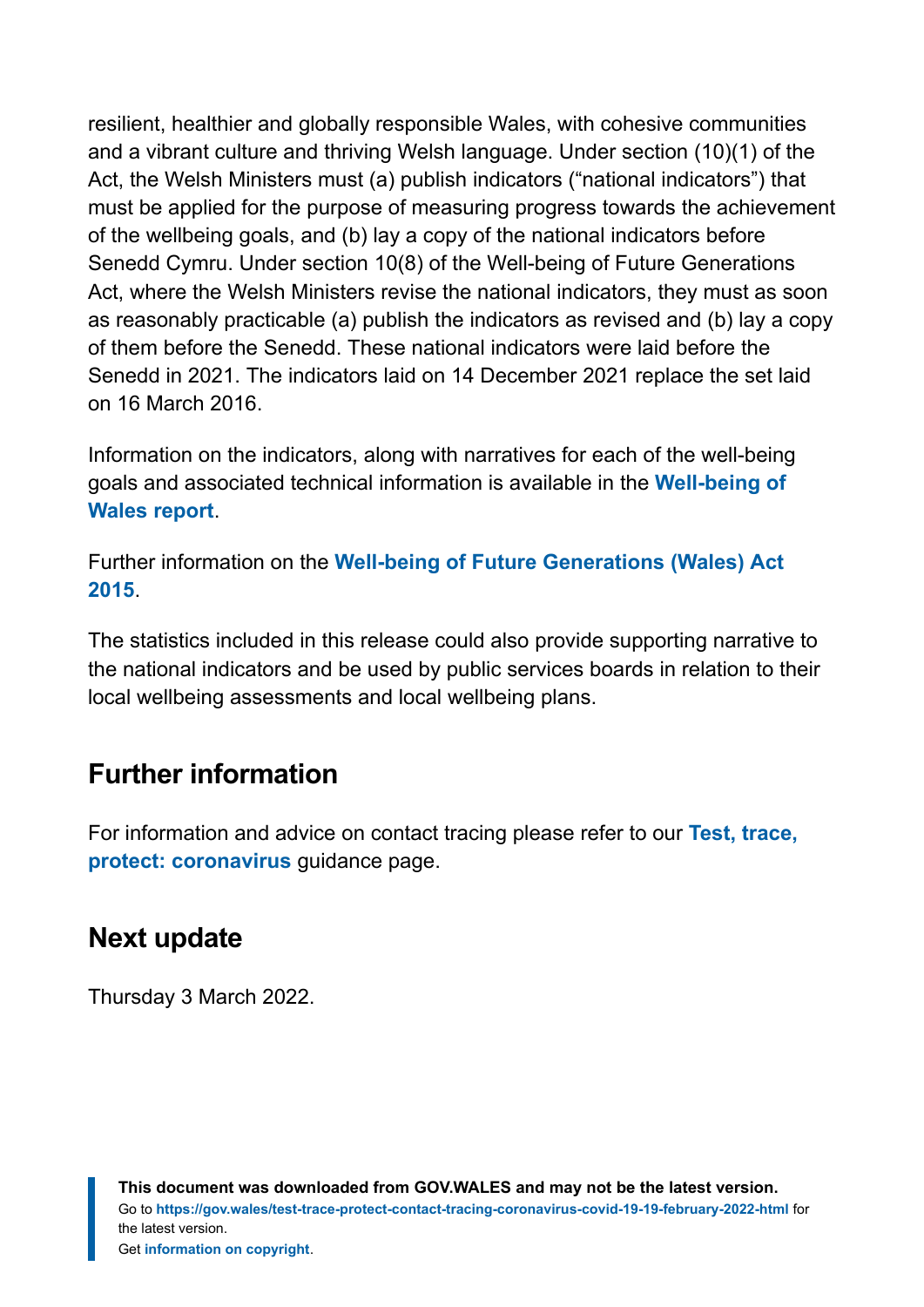#### **We want your feedback**

We are considering reducing the frequency of some of the COVID-19 related statistical releases, including this publication. We welcome any comments or feedback on how you use these releases, and any changes to them via **[kas.covid19@gov.wales](mailto:KAS.COVID19@gov.wales)**.

# <span id="page-18-0"></span>**Contact details**

For queries about the data Statistician: Ryan Pike Telephone: 0300 025 6415 Email: **[kas.covid19@gov.wales](mailto:kas.covid19@gov.wales)**

Media: 0300 025 8099

SFR 63/2022